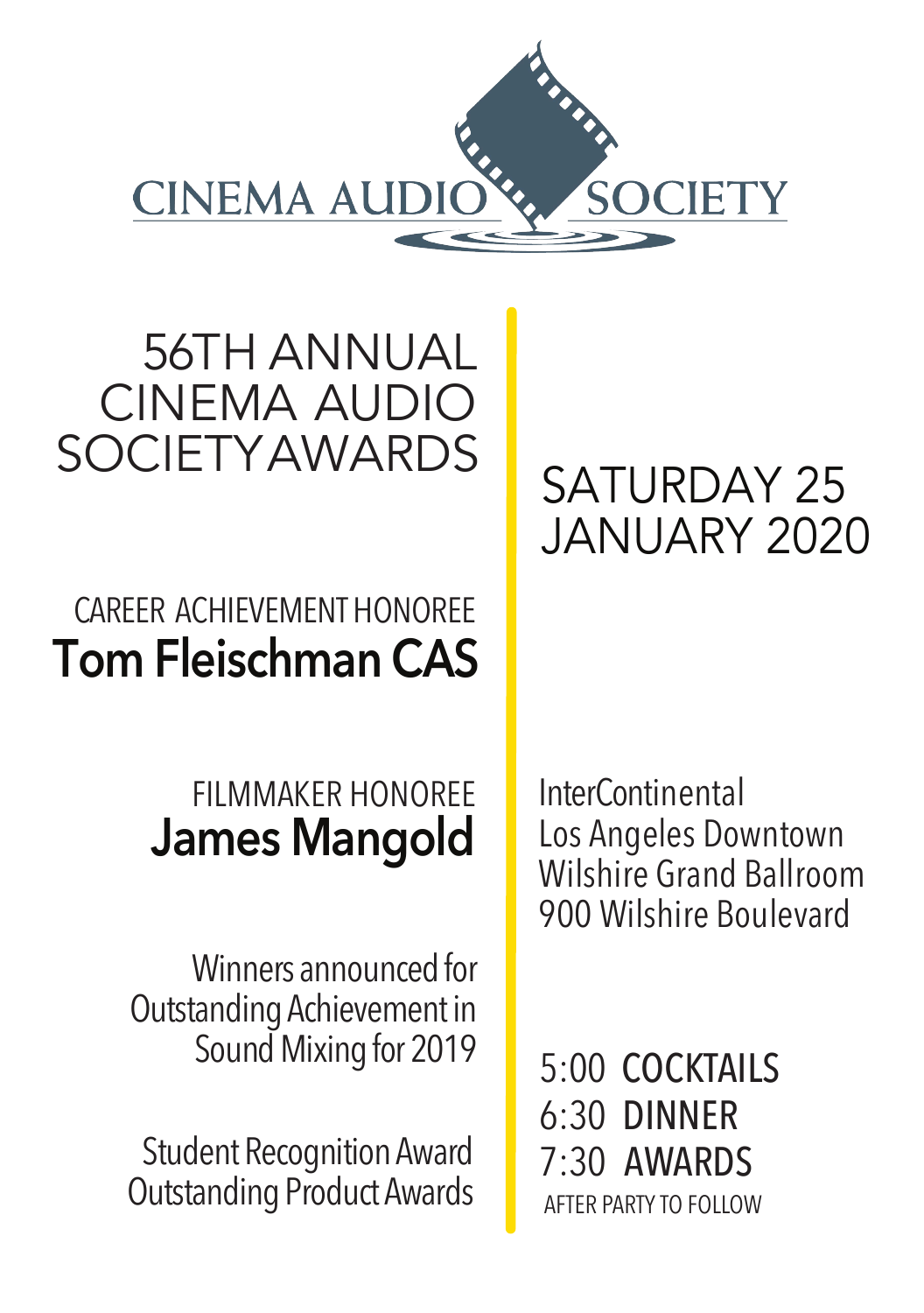TITLE SPONSOR



AFTER PARTY SPONSOR